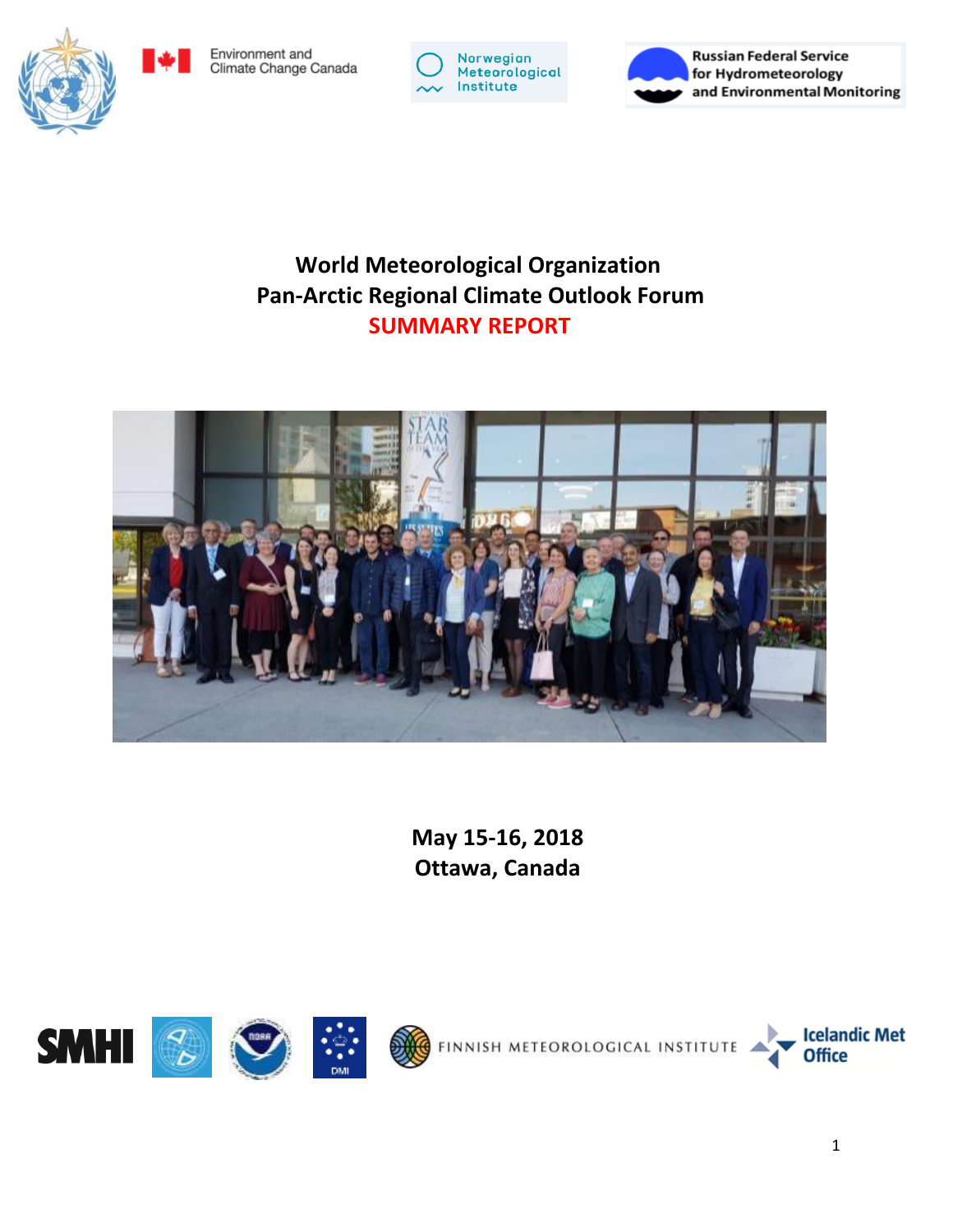## **Table of Contents**

| $\mathbf{1}$ . | $\label{eq:1} \mbox{Introduction} \,\, \ldots \,\, \ldots \,\, \ldots \,\, \ldots \,\, \ldots \,\, \ldots \,\, \ldots \,\, \ldots \,\, \ldots \,\, \ldots \,\, \ldots \,\, \ldots \,\, \ldots \,\, \ldots \,\, \ldots \,\, \ldots \,\, \ldots \,\, \ldots \,\, \ldots \,\, \ldots \,\, \ldots \,\, \ldots \,\, \ldots \,\, \ldots \,\, \ldots \,\, \ldots \,\, \ldots \,\, \ldots \,\, \ldots \,\, \ldots \,\, \ldots \,\, \ldots \,\, \ldots \,\, \ldots \,\,$ |  |
|----------------|-----------------------------------------------------------------------------------------------------------------------------------------------------------------------------------------------------------------------------------------------------------------------------------------------------------------------------------------------------------------------------------------------------------------------------------------------------------------|--|
| 2.             |                                                                                                                                                                                                                                                                                                                                                                                                                                                                 |  |
| 3.             |                                                                                                                                                                                                                                                                                                                                                                                                                                                                 |  |
|                |                                                                                                                                                                                                                                                                                                                                                                                                                                                                 |  |
|                |                                                                                                                                                                                                                                                                                                                                                                                                                                                                 |  |
|                |                                                                                                                                                                                                                                                                                                                                                                                                                                                                 |  |
|                |                                                                                                                                                                                                                                                                                                                                                                                                                                                                 |  |
|                |                                                                                                                                                                                                                                                                                                                                                                                                                                                                 |  |
|                |                                                                                                                                                                                                                                                                                                                                                                                                                                                                 |  |
|                |                                                                                                                                                                                                                                                                                                                                                                                                                                                                 |  |
| 4.             |                                                                                                                                                                                                                                                                                                                                                                                                                                                                 |  |
| 5.             |                                                                                                                                                                                                                                                                                                                                                                                                                                                                 |  |
|                |                                                                                                                                                                                                                                                                                                                                                                                                                                                                 |  |
|                |                                                                                                                                                                                                                                                                                                                                                                                                                                                                 |  |
|                |                                                                                                                                                                                                                                                                                                                                                                                                                                                                 |  |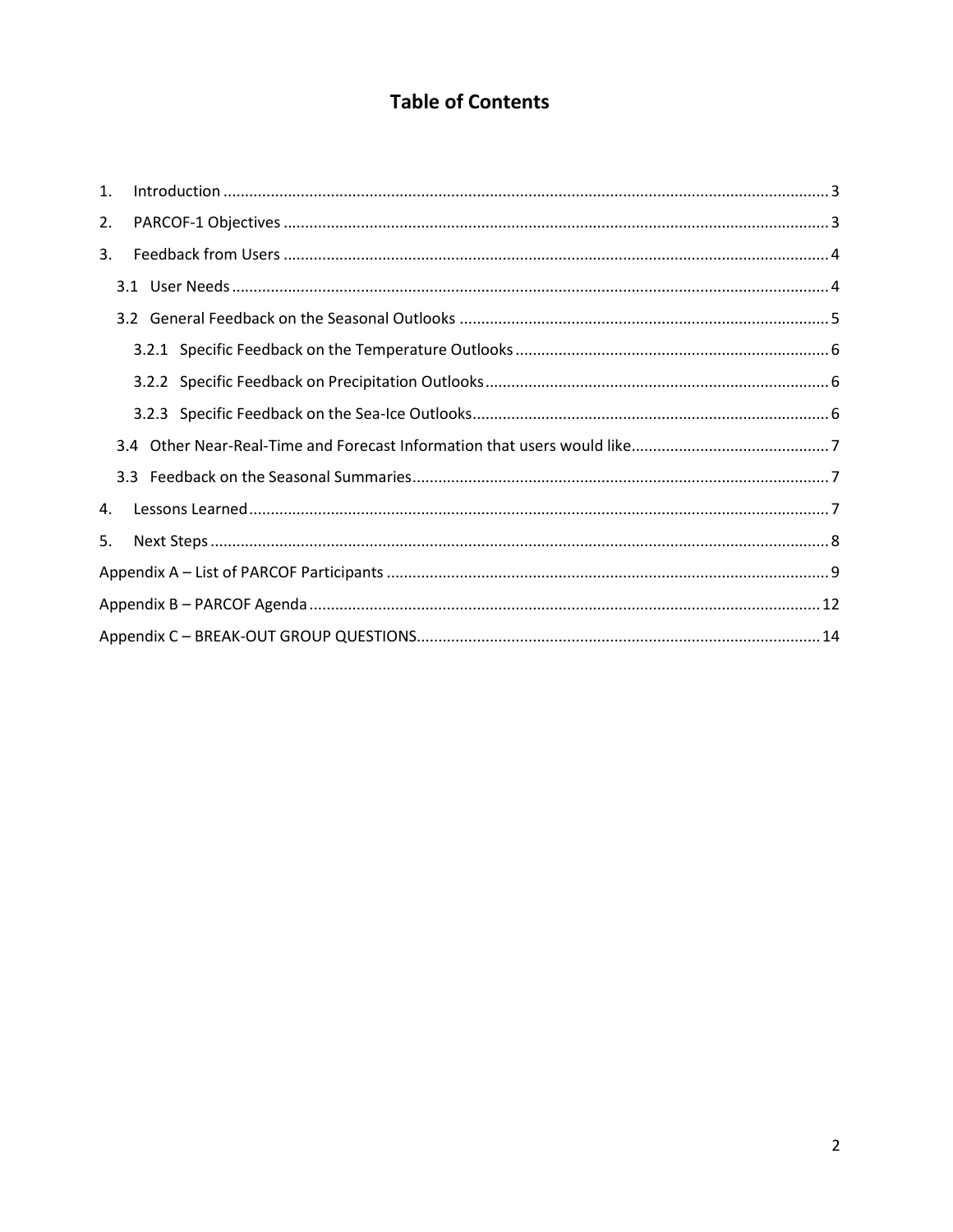## <span id="page-2-0"></span>**1. Introduction**

Climate change in the Arctic is affecting the entire Earth system. Indigenous Peoples and communities, Northerners, industry and wildlife are experiencing significant and direct impacts. For example, temperature increases have led to significant reductions of sea ice, thawing permafrost and coastal erosion. To meet the Arctic adaptation and decision-making needs, substantial progress has been made towards the establishment of an Arctic Regional Climate Centre Network (ArcRCC-Network). The ArcRCC-Network is based on the [World Meteorological](http://www.wmo.int/pages/prog/wcp/wcasp/rcc/rcc.php)  [Organization \(WMO\) RCC concept](http://www.wmo.int/pages/prog/wcp/wcasp/rcc/rcc.php) with active contributions from all the Arctic Council member countries through a mutually agreed structure consisting of three sub-regional geographical nodes, namely, (i) North America Node, (ii) Northern Europe and Greenland Node and (iii) Eurasia Node. For more information on the ArcRCC please view the link [here.](http://www.wmo.int/pages/prog/wcp/wcasp/meetings/parcof/documents/ANNEX-1IntroducingArcRCC.pdf)

The presence or absence of ice regulates many activities in the Arctic such as transportation, fishing and hunting, tourism, resource extraction, etc. It may be said that the Arctic experiences two main seasons: a long and icy winter of about 9 months and a short and cool summer of about 3 months. Freezing and thawing periods on the fringes of these two seasons are among the most important considerations for many sectors. Bi-annual forums are being planned to meet with users twice per year: a face-to-face meeting in April/May prior to the Arctic summer season, and a virtual meeting in October prior to the Arctic winter season.

# <span id="page-2-1"></span>**2. PARCOF-1 Objectives**

As part of ArcRCC-Network implementation and ongoing engagement strategy, the inaugural session of the Pan-Arctic Regional Climate Outlook Forum, PARCOF-1, was held in Ottawa, Canada, from 15 to 16 May, 2018, hosted by the Environment and Climate Change Canada (ECCC) and co-sponsored by WMO.

The PARCOF-1 focused on meeting with Arctic Commercial Shipping users and Circumpolar Indigenous organizations (*see Appendix A for the participants list*). The participation of Indigenous peoples who have lived for generations in the Arctic is invaluable to the success of this initiative. Their participation, needs, observations and skills are essential inputs to the ArcRCC-Network. The PARCOF will engage with the Arctic Council Permanent Participants to seek an ongoing dialogue and encourage Indigenous perspectives in a meaningful way.

The PARCOF occurred over 2 days to allow for [presentations,](http://www.wmo.int/pages/prog/wcp/wcasp/meetings/parcof/parcof-canada2018.html) break-out discussions and training activities *(see Appendix B for Agenda and Appendix C for break-out questions).* The objectives of the first PARCOF were to:

- Share the current state of climate products available for the Arctic
- Better understand user needs
- Co-produce the output products (i.e. regions, graphics, plain language text)
- Share and get feedback on the new [ArcRCC web site.](http://www.arctic-rcc.org/)
- Develop a model for engaging with users in future outlook forums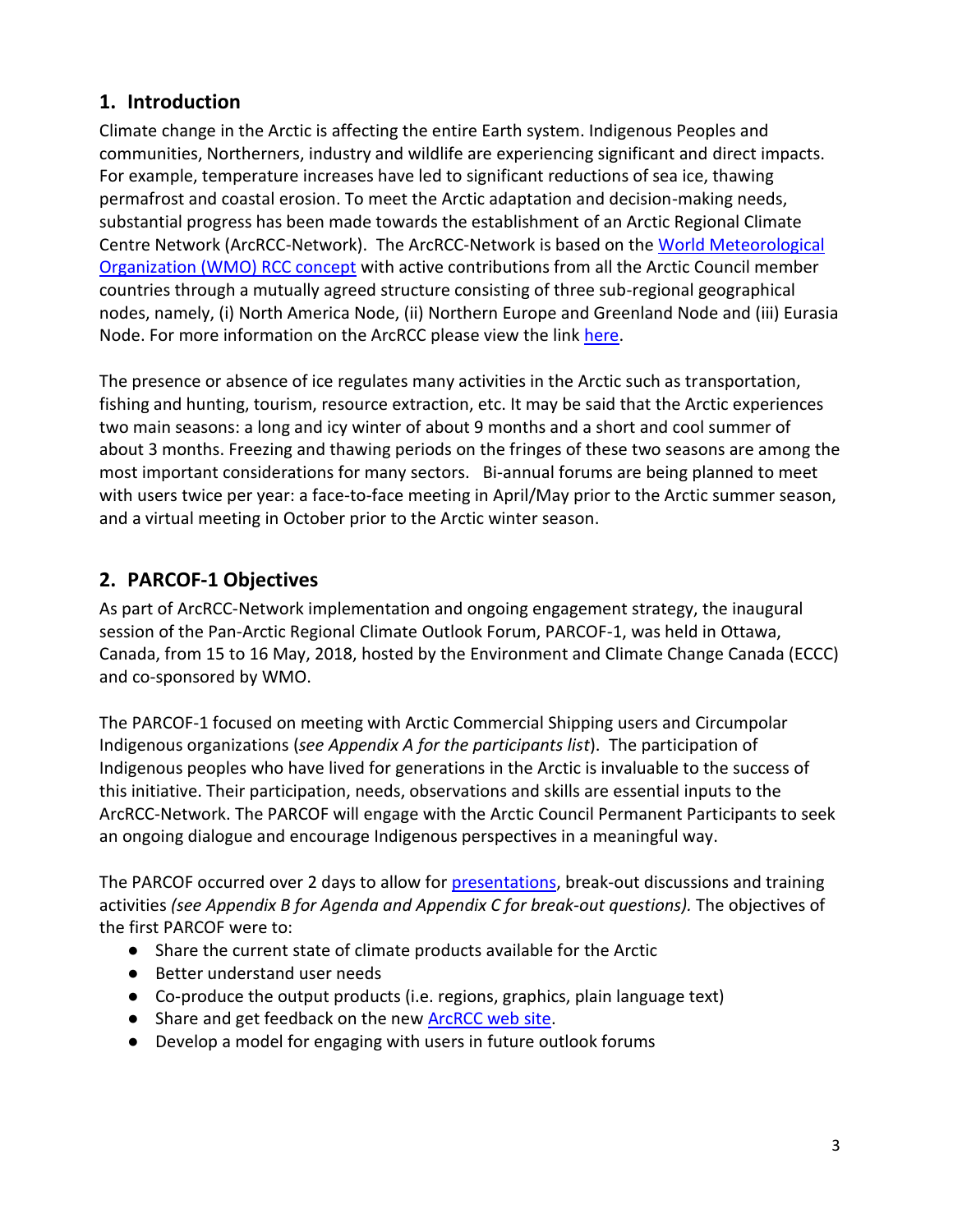One of the key outcomes of the PARCOF-1 was to produce an integrated **ArcRCC** consensus [statement for Summer](http://ane4bf-datap1.s3-eu-west-1.amazonaws.com/wmocms/s3fs-public/ckeditor/files/PARCOF-1-Consensus-Statement-May2018.pdf?GReI3DlFEMW8sM4UA91GE3ugSr_io4lv) 2018 from the network. This consensus statement synthesized the current climatological conditions and forecasts ("outlook") for temperature, precipitation and sea-ice to highlight potential implications or risks for decision-making by various sectors. This consensus statement was announced through a [WMO press release,](https://public.wmo.int/en/media/press-release/wmo-launches-arctic-regional-climate-centre-network) and launched the official start of the ArcRCC demonstration phase.

## <span id="page-3-0"></span>**3. Feedback from Users**

The PARCOF-1 provided the opportunity for the ArcRCC-Network to collaborate in creating climate products for the first time, and to meet network members face-to-face. Working across international boundaries and time zones there were many lessons learned in developing these first demonstration products. However, the ArcRCC-Network members all voiced that they learned a tremendous amount about the relevant Arctic climate information needs and perspectives from the Indigenous and shipping organizations that participated. These users provided feedback that was honest, open, gracious, extremely valued, and will help to shape the products and how they are communicated during the demonstration phase of ArcRCC-Network and beyond. The following sections provide a summary of the feedback received from the users during the break-out groups and in plenary discussions.

#### <span id="page-3-1"></span>3.1 User Needs

- Cruise tourism organizations plan and sell tickets for their voyages up to 2-3 years in advance and therefore could use 2-3 year forecasts. Commercial shippers begin planning 3-6 months in advance and found the seasonal forecasts useful. The shippers noted that they utilized National Climate data to look at trends to support their decision-making and National Weather and Ice information for daily operations and to monitor sea-ice freezeup and break-up at the week scale.
- The ability for shippers who cross International boundaries to go to one website Pan-Arctic website for all their information needs instead of going to multiple websites would be ideal. Indigenous users noted that higher resolution temporal and spatial scales are needed before they become useful at regional community scales. Community governments may use outlooks to plan resupply 3 months in advance, but hunters would only start planning as early as 3 weeks in advance.
- Communities used meteorological services for weather information, but not climate, they rely on their Indigenous knowledge.
- Indigenous knowledge holders still rely on their knowledge and will draw on additional information to help augment their decisions. They discussed that it is the younger generation who need to rely more on weather and ice information from national services.
- Lakes and rivers are also important for ice road regional travel and shipping, and local travel for hunting, fishing and sources of drinking water.
- Data access is still a challenge. Internet connections and speeds are limited, so products cannot be large file sizes. Ships rely on staff in offices on the land to compress files and email them since they often do not have access the internet.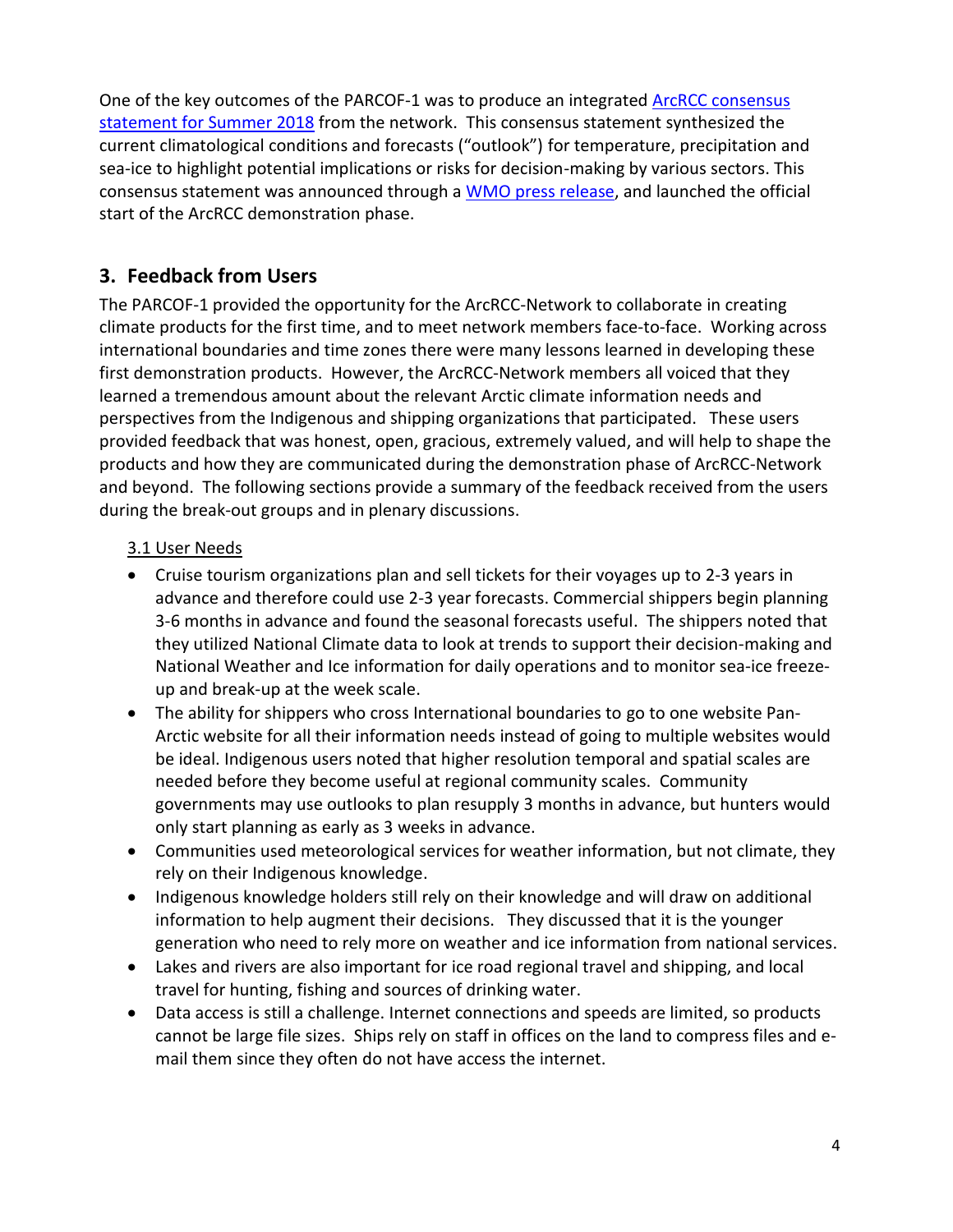#### <span id="page-4-0"></span>3.2 General Feedback on the Seasonal Outlooks

- Current Pan-Arctic scale is good for climate change monitoring and trends for Arctic science/policy needs, i.e. Arctic Council and United Nations. ArcRCC will provide regular products twice a year (Winter/Summer) to fill some gaps in Arctic Council and IPCC Assessments that are not produced regularly and can become quickly outdated.
- Users found the presentations too scientific and the products difficult to understand especially the skill of the product and probabilities. Expert interpretation is required since some of products can't stand on their own. The products need to be as simple as possible, there is too much information and they are not meteorologists.
- The legends on the Temperature and Precipitation outlooks do not explain the areas of white (no skill).
- Some users thought that training and a manual on the products could be useful but training material needs will vary greatly.
- Other users suggested that many will not have access to training and people will not read or understand user manuals, therefore the products need to be designed so anyone can understand them without training.
- Suggestion were made to develop products for 2 levels of users: general and advanced users
- Need to find ways to bring these products to the community to design them so they are useful and understandable, and exchange information with elders to see where the products and indigenous knowledge is similar. Need to interact with Indigenous knowledge holders in a two-way dialogue so Indigenous knowledge holders can share their knowledge and learn and trust the ArcRCC information.
- Indigenous knowledge is oral-based; not all ArcRCC products need to be visual products. Indigenous users may best utilize a variety of information which may include tables and text summaries.
- Users liked the text descriptions in the sea-ice outlooks which described the different regions and how they identified risks for navigation. This should also be done for communities to show sea-ice travel risk. It could also be done with temperature (risk of forest fires) and precipitation (risks for flooding/drought) products.
- The text could be beneficial for users with low-bandwidth or to communicate over the radio.
- The three categories of below, near and above normal are not specific enough. How much colder or wetter (2-3 degrees Celsius, or 2-3 mm of rain) they would prefer to see numbers.
- As we move forward it would be good to see compare the outlooks with the seasonal summaries
- It would also be good to share seasonal summaries with Indigenous users and discuss key years/seasons in their oral histories.
- Colour coding and legends need to be consistent amongst the products.
- ArcRCC should offer products in both high and low resolutions, and interactive maps.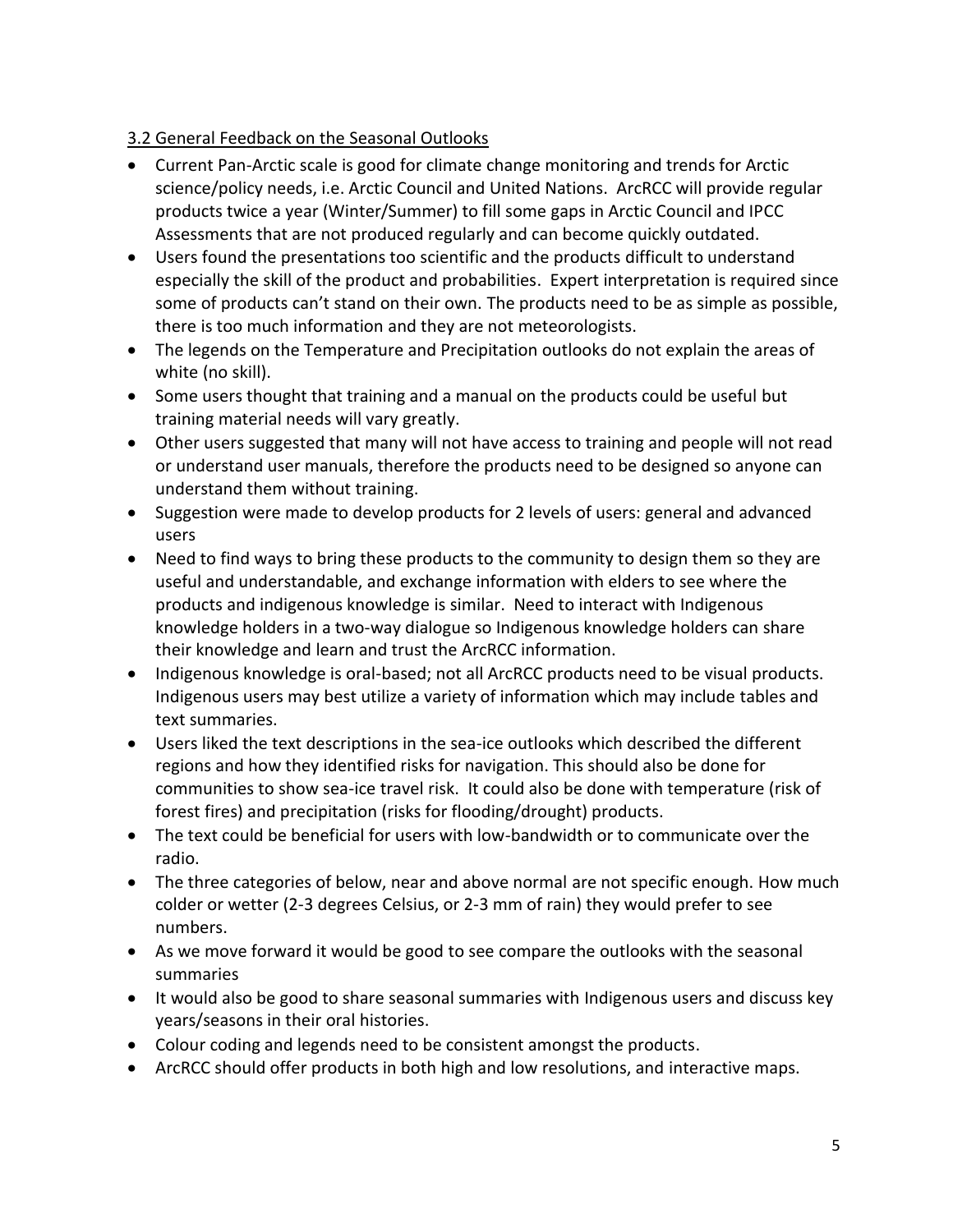- Develop interactive maps where the user can zoom in on the products to their region(s) of interest, the current outputs are too small.
- Seasonal products are not as useful for users, and they are very interested in sub-seasonal (monthly, 3-6 week period) scale.

#### <span id="page-5-0"></span>**3.2.1 Specific Feedback on the Temperature Outlooks**

- Colour scale of red (above normal temperatures) and blue (below normal temperatures) was found to be confusing. As the shades of red got darker, users thought that this meant these areas were warmer or more dangerous when in fact it meant it had a higher probability, and vice versa for the blue shades.
- A separate overlay with the probabilities could help.

#### <span id="page-5-1"></span>**3.2.2 Specific Feedback on Precipitation Outlooks**

 The outlooks cannot separate out rain from snow. One must assume that in the summer it would be rain and winter it would be snow. Difficult to know in the spring and fall seasons whether precipitation would be rain and/or snow.

#### <span id="page-5-2"></span>**3.2.3 Specific Feedback on the Sea-Ice Outlooks**

- This outlook showed the percentage of probably of sea-ice concentrations greater than 15% for Sept 2018. Users had difficulty understanding this product after learning how to read the Temperature and Precipitation Outlooks. Would be helpful is there was some consistency between all the Outlooks.
- Users found that the sea-ice outlook graphic for September 2018 was not really useful or intuitive. Graphics were too small to identify their areas of interest. The users found the text describing the different regions and how they identified risks for navigation more user friendly and could be expanded to identify risks for other Arctic climate users.
- All agreed the freeze-up and break-up were the most important times and the single seasonal summary for the summer did not provide them with enough information to understand sea-ice freeze-up and break-up.
- Monthly outlooks starting in January would allow users to monitor the potential evolution of the sea-ice break-up/melt. Starting in August monthly sea-ice outlooks would also be more useful to monitor the potential sea-ice freeze-up.
- Graphics showing the ice edge and concentration would be better for community sea-ice travel and shipping.
- Shippers would like to see products on navigability. Known areas of "go" or "no-go" based on historical data with anomalies highlighting the differences.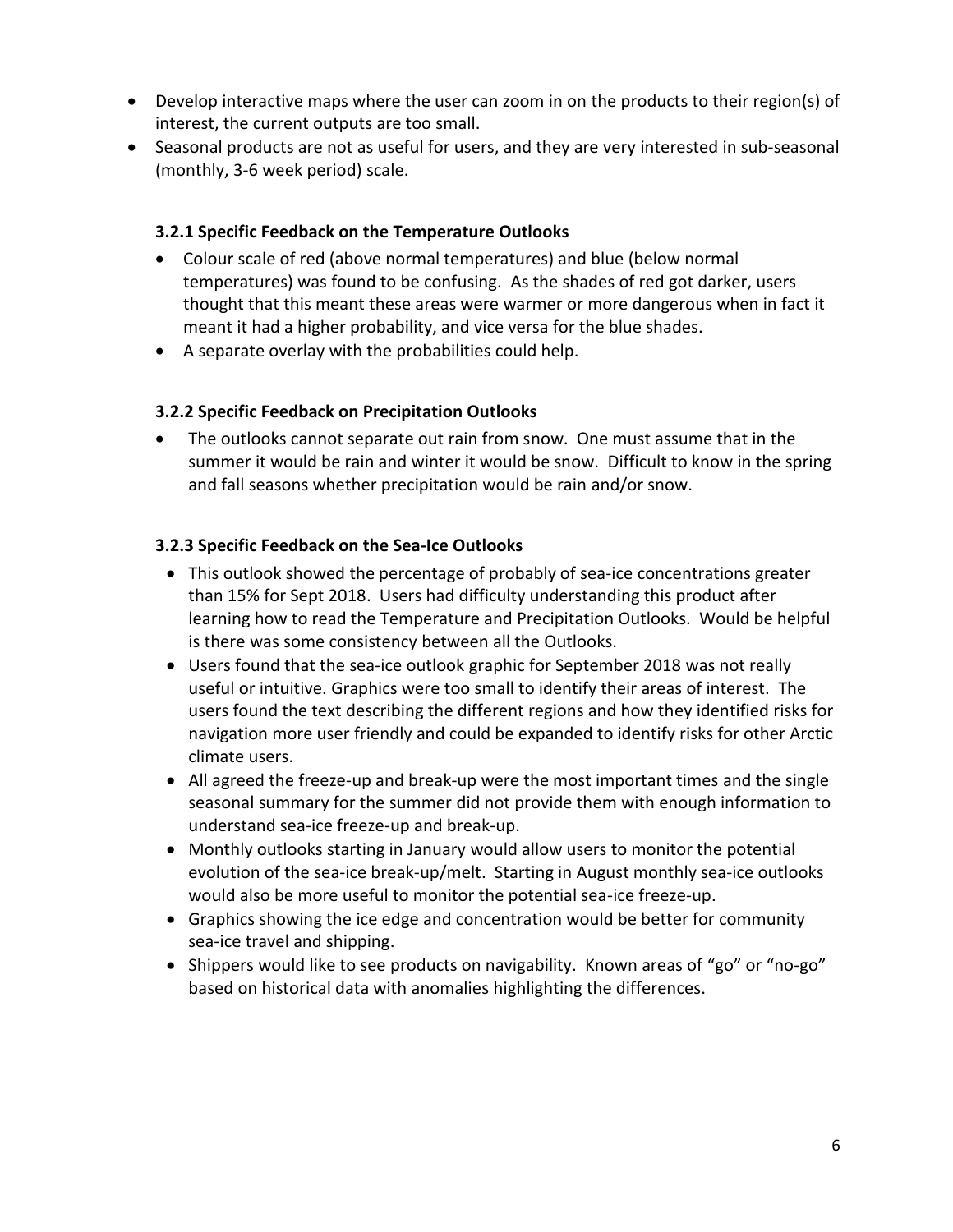#### <span id="page-6-0"></span>3.4 Other Near-Real-Time and Forecast Information that users would like

- Communities would like to have access to the information that is available to the pilots that are flying into northern communities. They assume that their information is more real-time than what they have access to from the National Weather Services.
- Information on cloudiness, wind speed and direction, snow depth, waves, storminess, ice pressure, ice ridges, ice thickness, locations of fast ice, lakes and rivers (freeze-up, breakup and thickness), and ocean currents and temperatures were also discussed.
- Changes in the Permafrost active layer for monitoring ice roads, erosion and community infrastructure.
- This information could be provided as data, as some Indigenous users can make their own decisions with the data. However others suggested products which combined some of this information such as wind + precipitation, wind + tides + ice conditions for a variety of users.

### <span id="page-6-1"></span>3.3 Feedback on the Seasonal Summaries

- Users liked the ranking temperature and precipitation graphics and found them fairly easy to understand. Users would like to be able to zoom in on areas of interest.
- These summaries are good for monitoring climate change and understanding larger scale trends for adaptation strategies.
- Also good in preparing for future resource development and environmental assessments.
- Perhaps using 30-years is not as relevant as the last 10 years since there has been so much change.
- Regional local decision-makers would find seasonal summaries on a more regional, local scale more useful
- Seasonal summaries and time series that describe how things are changing, to compare to the previous year(s) would be helpful. For example, the sea-ice broke up 2 weeks early/later, or the sea-ice was thicker/thinner.
- Users would like to see seasonal summaries on changes/trends in snow, fast-ice, locations of multi-year ice, sea-ice freeze-up and break-up, storm statistics (frequency and duration, track, maximum winds), wind direction and velocity, wave climatology and wave height analysis, extreme events, permafrost, lakes and rivers. Russia and the Global [Cryospheric Watch](https://globalcryospherewatch.org/) identified some current products/climatology's that are available

## <span id="page-6-2"></span>**4. Lessons Learned**

- Products need to be designed from a user's, not a modelling output perspective. Currently the products are not intuitive and access to training may not be equitable or desirable.
- We need to stop referring to the Arctic as a harsh and remote environment. It's a beautiful place where Indigenous peoples have lived for millennia.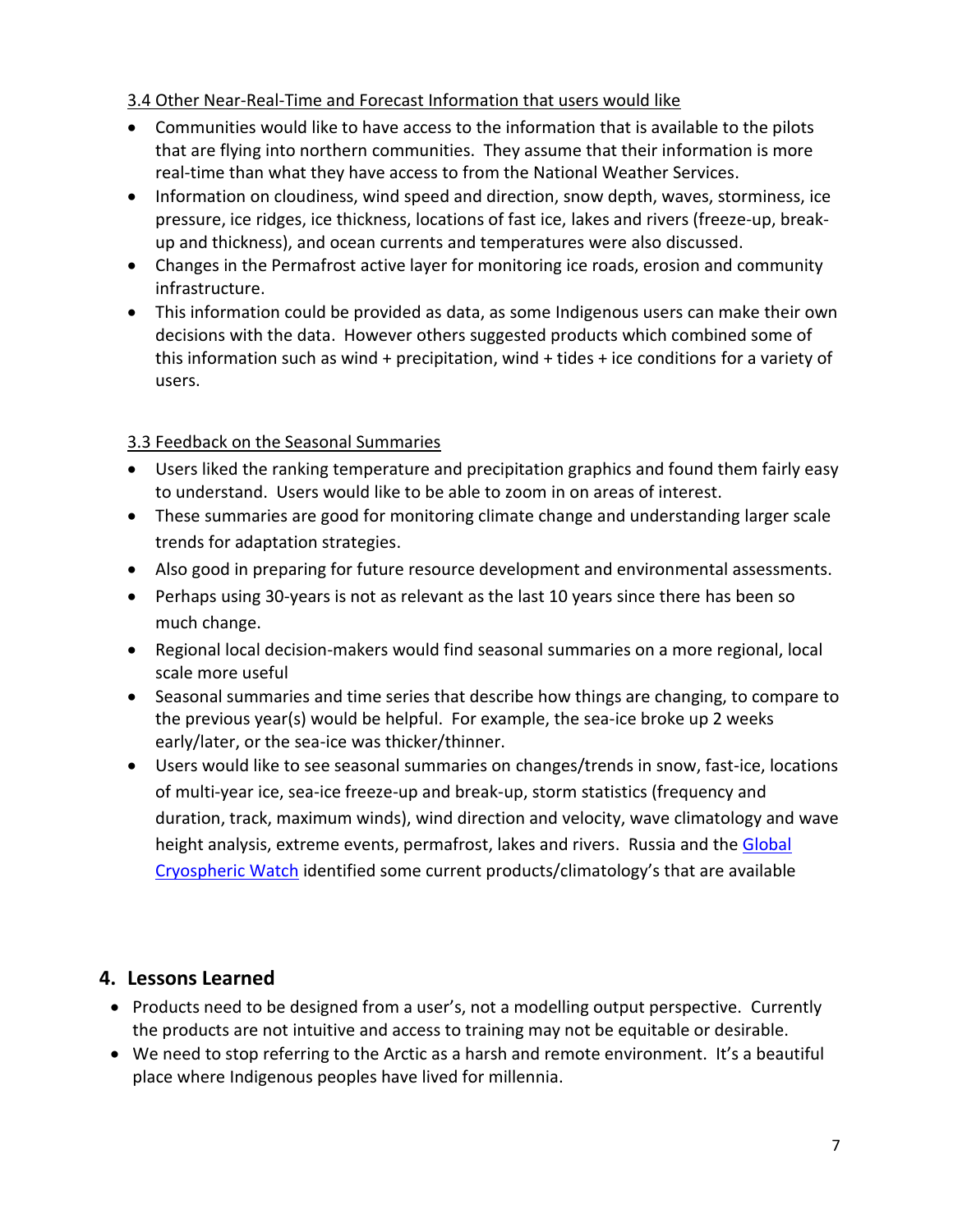- Arctic Indigenous peoples are not only users, but producers of environmental information. Indigenous knowledge can have a significant impact on ground-truthing satellite data and insitu sensors, climate trends, initializing models and in the development of forecasts. National Meteorological and Ice Services need to look at how to work with Indigenous knowledge producers to co-develop culturally relevant local and regional scale products. Russia, Alaska and Canada gave examples of some forecasts they provide with shipping, offshore and coastal community users in mind.
- National and International organizations separate climate and weather services but users do not, they are interested in all temporal scales from hourly to 2-3 years in advance. Intuitively this makes sense, but bringing this all together will be a challenge for ArcRCC and their partners at National Meteorological and Ice services to bridge the climate and regional/local weather products (see above bullet) and (see *Other information that users would like).*
- To invite and prepare users for the PARCOF takes time and is a shared ArcRCC-Network effort. The users that were invited to the Ottawa PARCOF were contacted 6 months in advance and several telephone and/or face-to face conversations took place to explain: the ArcRCC; the objectives of the PARCOF; their role and in presenting and in the break-out sessions; and to determine their interest and objectives in participating.
- Although the modellers prefer to have the PARCOF in May as the skill of the forecasts improves as you get closer to the summer season, the shipping and Indigenous representatives noted that May is a very busy time for summer operations and Indigenous peoples are out one the land/sea-ice hunting and fishing. Greater user participation would be possible in April.

## <span id="page-7-0"></span>**5. Next Steps**

The Norwegian Node will be hosting the October virtual forum to present the Winter 2018/19 Arctic Consensus Statement, and review further feedback from the PARCOF-1 users. In preparation for the Winter 2018/19 Consensus Statement the ArcRCC network will begin to utilize the feedback received at the PARCOF-1 to revise products and the website.

Future PARCOFs will be hosted by various ArcRCC network members in other circumpolar countries. The end-user focus of the forums will be discussed amongst the network and will be influenced by where the next forum is held. Arctic Council and Indigenous participants will be invited to all future forums as their needs cut across all sectors. Future PARCOFs may include other Arctic climate users such as (but not limited to):

- Arctic Ecosystems and Wildlife
- Arctic Defence, Marine Safety, Search and Rescue, Regulators, Pollution/Oil Spills
- Arctic Health and Populations
- Natural Resource Development
- Infrastructure: Terrestrial, Marine, Telecommunications
- Arctic Policy/Science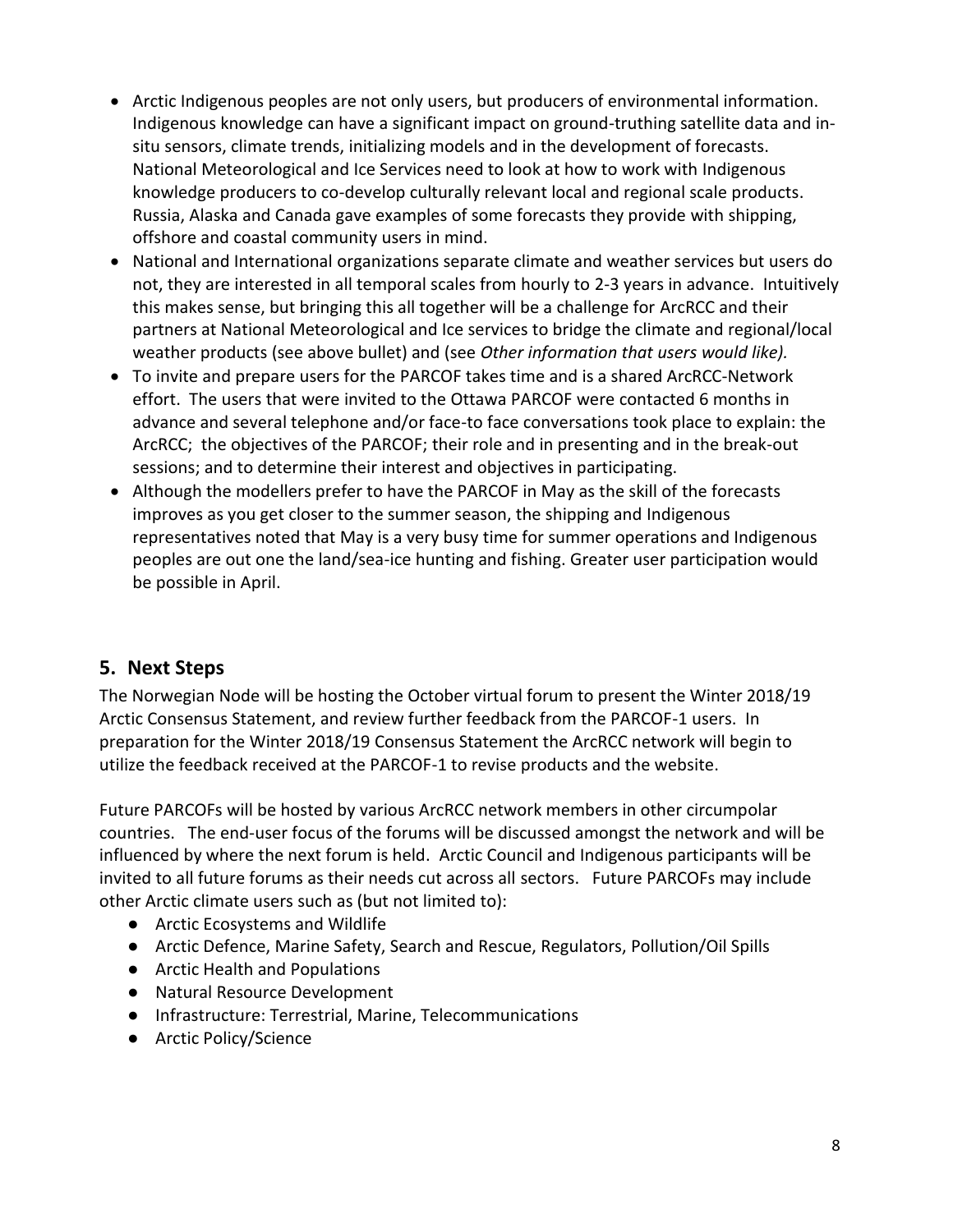# <span id="page-8-0"></span>**Appendix A – List of PARCOF Participants**

|                | Name                    | <b>Title</b>                                                                              | Organization                                                                                                   | E-mail                         |
|----------------|-------------------------|-------------------------------------------------------------------------------------------|----------------------------------------------------------------------------------------------------------------|--------------------------------|
| 1              | Abderrahmane<br>Yagouti | Canadian Centre for<br><b>Climate Services</b>                                            | <b>Environment</b> and<br>Climate Change Canada                                                                | abderrahmane.yagouti@canada.ca |
| $\overline{2}$ | <b>Adrienne Tivy</b>    | <b>ArcRCC North America</b><br>Node Climate<br>Monitoring<br>Representative               | Canadian Ice Service,<br>Meteorological Service<br>of Canada                                                   | adrienne.tivy@canada.ca        |
| 3              | Anahit<br>Hovsepyan     | Scientific Officer                                                                        | <b>World Climate</b><br><b>Applications &amp; Services</b><br>Division<br>World Meteorological<br>Organization | ahovsepyan@wmo.int             |
| 4              | Anne Walker             | Global Cryospheric<br>Watch                                                               | <b>Environment and</b><br>Climate Change Canada                                                                | anne.walker@canada.ca          |
| 5              | Annika Ogilve           | <b>Arctic Operations</b>                                                                  | <b>Fednav Shipping</b>                                                                                         | AOgilvie@fednav.com            |
| 6              | Arun Kumar              | <b>ArcRCC North American</b><br>Node Climate<br>Monitoring<br>Representative              | National Oceanic and<br>Atmospheric<br>Administration                                                          | arun.kumar@noaa.gov            |
| $\overline{7}$ | <b>Barry Goodison</b>   | Vice Chair of the GCW<br><b>Science Steering Group</b>                                    | Global Cryospheric<br>Watch                                                                                    | barrygo@rogers.com             |
| 8              | <b>Bertrand Denis</b>   | <b>ArcRCC North American</b><br>Node Climate<br>Forecasting<br>Representative             | <b>Meteorological Service</b><br>of Canada                                                                     | bertrand.denis@canada.ca       |
| 9              | <b>Bill Appleby</b>     | Director, Prediction<br><b>Services Operations</b><br>East                                | Environment and<br>Climate Change Canada                                                                       | bill.appleby@canada.ca         |
| 10             | <b>Bridget Larocque</b> | Policy Advisor                                                                            | Arctic Athabaskan<br>Council                                                                                   | doogie3@hotmail.com            |
| 11             | <b>Bruno Tremblay</b>   | <b>Associate Professor</b><br>Department of<br>Atmospheric and<br><b>Oceanic Sciences</b> | <b>McGill University</b>                                                                                       | bruno.tremblay@mcgill.ca       |
| 12             | <b>Bruce Angle</b>      | Observer                                                                                  |                                                                                                                | Wxangle58@gmail.com            |
| 13             | <b>Cyril Palerme</b>    | <b>ArcRCC Northern</b><br>European Node<br><b>Climate Forecasting</b><br>Representative   | Norwegian<br>Meteorological Institute                                                                          | cyrilp@met.no                  |
| 14             | <b>David Grimes</b>     | President WMO<br><b>ADM Meteorological</b><br>Service of Canada                           | <b>Environment and</b><br>Climate Change Canada                                                                | David.grimes@canada.ca         |
| 15             | <b>Erik Sparling</b>    | Canadian Centre for<br><b>Climate Services</b>                                            | Environment and<br>Climate Change Canada                                                                       | Erik.Sparling@canada.ca        |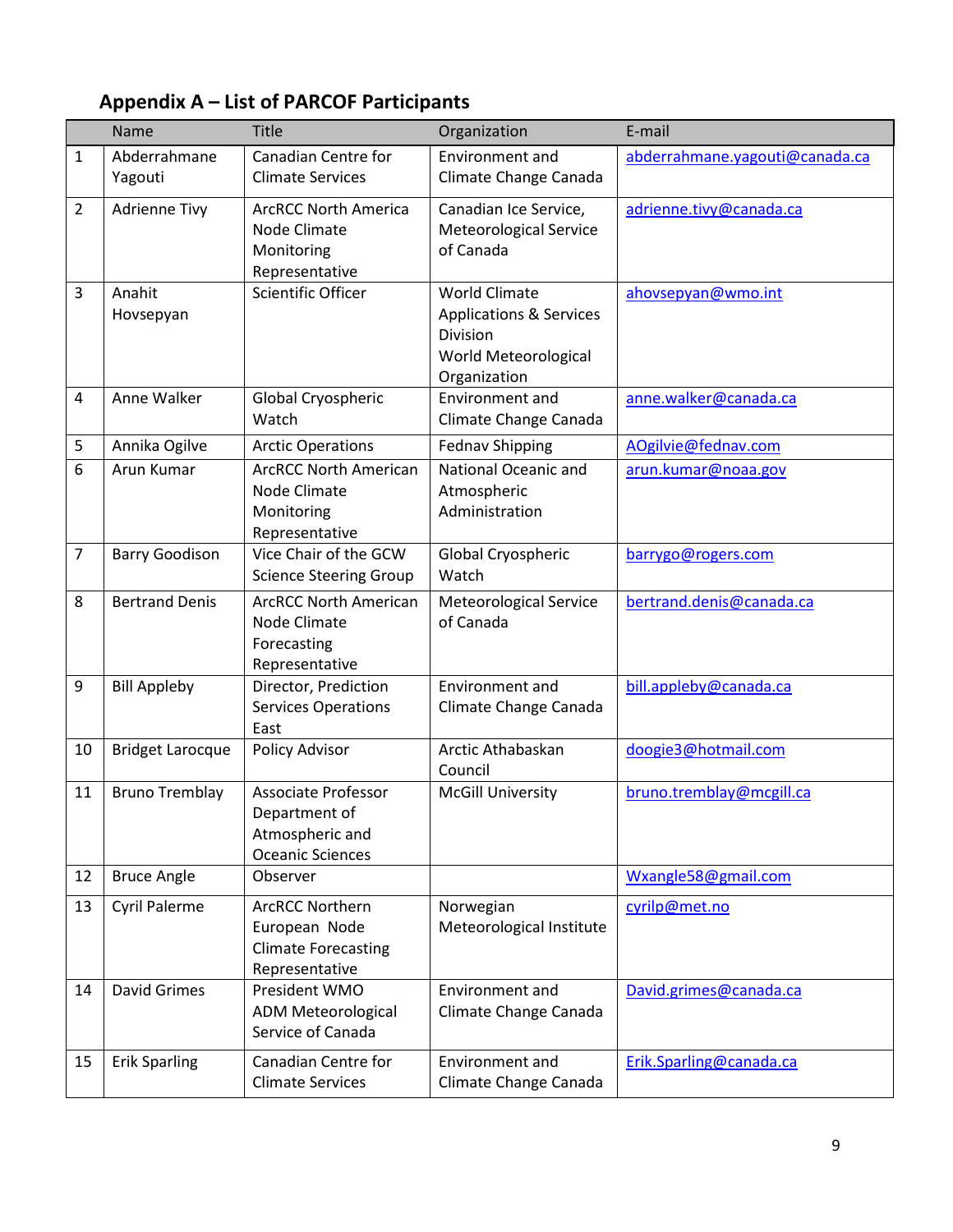| 16 | Eivind Støylen          | <b>ArcRCC Northern</b><br>European Node Lead &<br><b>Climate Data Services</b><br>Representative | Norwegian<br>Meteorological Institute                                                       | eivinds@met.no                  |
|----|-------------------------|--------------------------------------------------------------------------------------------------|---------------------------------------------------------------------------------------------|---------------------------------|
| 17 | Gabrielle Gascon        | <b>Climate Monitoring NA</b><br>Node Lead                                                        | <b>Prediction Services</b><br><b>Operations West</b><br>Meteorological Service<br>of Canada | Gabrielle.Gascon@canada.ca      |
| 18 | Halldór Björnsson       | Atmospheric Research                                                                             | Icelandic<br>Meteorological<br>Organization                                                 | halldor@vedur.is                |
| 19 | Helge Tangen            | <b>ArcRCC Network</b><br>Coordinator                                                             | Norwegian<br>Meteorological Institute                                                       | helget@met.no                   |
| 20 | <b>Hilppa Gregow</b>    | <b>ArcRCC Northern</b><br>European Node<br><b>Climate Monitoring</b><br>Representative           | Finnish Met Institute                                                                       | hilppa.gregow@fmi.fi            |
| 21 | Johanna Ekman           | Project Manager                                                                                  | Finnish Meteorological<br>Institute                                                         | johanna.ekman@fmi.fi            |
| 22 | Joanna<br>MacDonald     | Climate Change and<br>Health Officer will<br>attend the 2 days                                   | Inuit Circumpolar<br>Council                                                                | jmacdonald@inuitcircumpolar.com |
| 23 | John Parker             | PARCOF lead, NA Node<br>Lead                                                                     | Meteorological Service<br>of Canada                                                         | john.parker2@canada.ca          |
| 24 | Katherine Wilson        | PARCOF coordinator                                                                               | Environment and<br>Climate Change Canada                                                    | katherine.wilson@canada.ca      |
| 25 | Kevin Berberich         | Deputy Director,<br><b>National Ice Center</b>                                                   | <b>National Ice Center</b>                                                                  | kevin.berberich@noaa.gov        |
| 26 | Leslie Malone           | <b>Regional Climate</b><br>Centre-Global<br>Cryospheric Watch<br>Liaison                         | World Meteorological<br>Organization                                                        | lesliemalone@rogers.com         |
| 27 | Lo Cheng                | Canadian Centre for<br><b>Climate Services</b>                                                   | Environment and<br>Climate Change Canada                                                    | lo.cheng@canada.ca              |
| 28 | Marc-Andre<br>Lebel     | Chief of Operations                                                                              | Canadian Ice Service                                                                        | marc-andre.lebel@canada.ca      |
| 29 | Martine Dubuc           | <b>Associate Deputy</b><br>Minister                                                              | Environment and<br>Climate Change Canada                                                    |                                 |
| 30 | Marko Markovic          | NA Node: Long Range<br>Forecasting                                                               | Canadian Centre for<br>Meteorological and<br>Environmental<br>Prediction                    | marko.markovic@canada.ca        |
| 31 | Marylène<br>Dessureault | Program<br>Supervisor/Advisor                                                                    | <b>Meteorological Service</b><br>of Canada                                                  | marylene.dessureault@canada.ca  |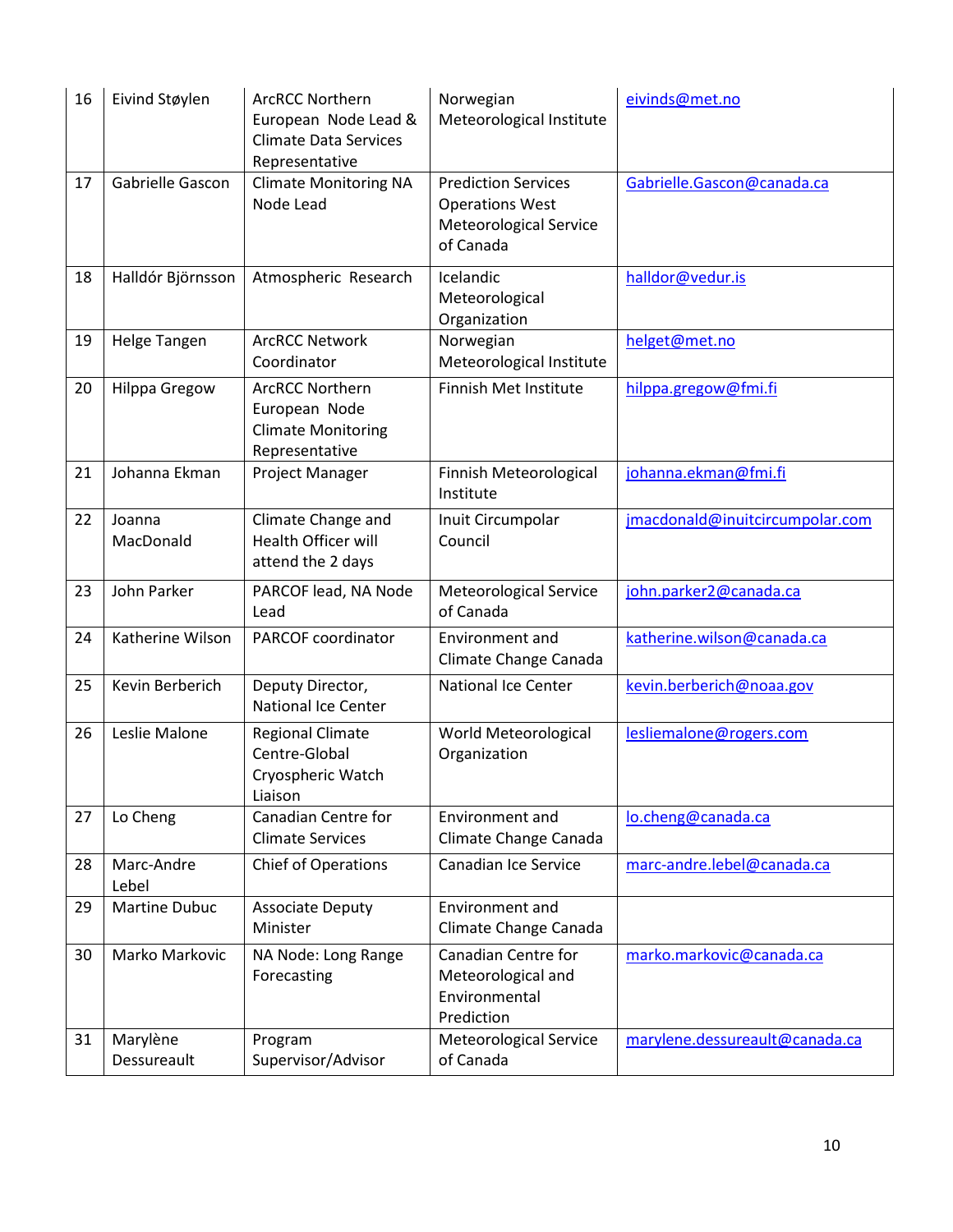| 32 | <b>Martin Stendel</b>       | <b>Climate Scientist</b>                                                        | Danish Meteorological<br>Institute                                          | mas@dmi.dk                       |
|----|-----------------------------|---------------------------------------------------------------------------------|-----------------------------------------------------------------------------|----------------------------------|
| 33 | Mélanie<br>Cousineau        | Policy and Planning                                                             | <b>Meteorological Service</b><br>of Canada                                  | melanie.cousineau2@canada.ca     |
| 34 | <b>Mike Crowe</b>           | <b>Meteorological Service</b><br>of Canada                                      | Environment and<br>Climate Change Canada                                    | michael.crowe3@canada.ca         |
| 35 | Nikolai<br>Kondratov        | <b>Associate Professor</b>                                                      | Northern (Arctic)<br>Federal University,<br>Arkhangelsk                     | n.kondratov@narfu.ru             |
| 36 | Paul Pestieau               | <b>Meteorological Service</b><br>of Canada                                      | Environment and<br>Climate Change Canada                                    | paul.pestieau@canada.ca          |
| 37 | Robert Kadas                | Office of Canada's<br>Senior Arctic Official                                    | <b>Global Affairs Canada</b>                                                | Robert.Kadas@international.gc.ca |
| 38 | <b>Rick Thoman</b>          | <b>National Weather</b><br>Service Alaska                                       | National Oceanic and<br>Atmospheric<br>Administration                       | richard.thoman@noaa.gov          |
| 39 | Rupa Kumar Kolli            | Chief, World Climate<br><b>Applications &amp; Services</b><br>Division          | World Meteorological<br>Organization                                        | RKolli@wmo.int                   |
| 40 | Shanna Pitter               | <b>ArcRCC North American</b><br>Node Consortium<br>Member                       | National Oceanic and<br>Atmospheric<br>Administration                       | shanna.pitter@noaa.gov           |
| 41 | Stefan Kredel               | Director expedition<br>shore programs                                           | Silversea Cruises (UK)                                                      | stefank@silversea.com            |
| 42 | Stephanie<br>Meakin         | Science Advisor will<br>present and then leave                                  | Inuit Circumpolar<br>Council                                                | meakin.steph@gmail.com           |
| 43 | Sylvain Deland              | Environmental<br>Programs Coordinator                                           | <b>Prediction Services</b><br><b>Operations Central</b>                     | sylvain.deland@canada.ca         |
| 44 | Valentina Khan              | <b>ArcRCC Eurasian Node</b><br><b>Climate Forecasting</b><br>Representative     | Hydro meteorological<br>Research Centre of the<br><b>Russian Federation</b> | valentina khan2000@yahoo.com     |
| 45 | Vasily<br>Smolianitsky      | <b>ArcRCC Eurasian Node</b><br>Lead and Climate<br>Monitoring<br>Representative | <b>Arctic and Antarctic</b><br>Research Institute                           | vms@aari.aq                      |
| 46 | Vera Metcalf                | Director                                                                        | <b>Eskimo Walrus</b><br>Commission                                          | vmetcalf@kawerak.org             |
| 47 | Véronique<br><b>Bouchet</b> | <b>ArcRCC North America</b><br>Node Climate Data<br>Services Representative     | Environment and<br>Climate Change Canada                                    | veronique.bouchet@canada.ca      |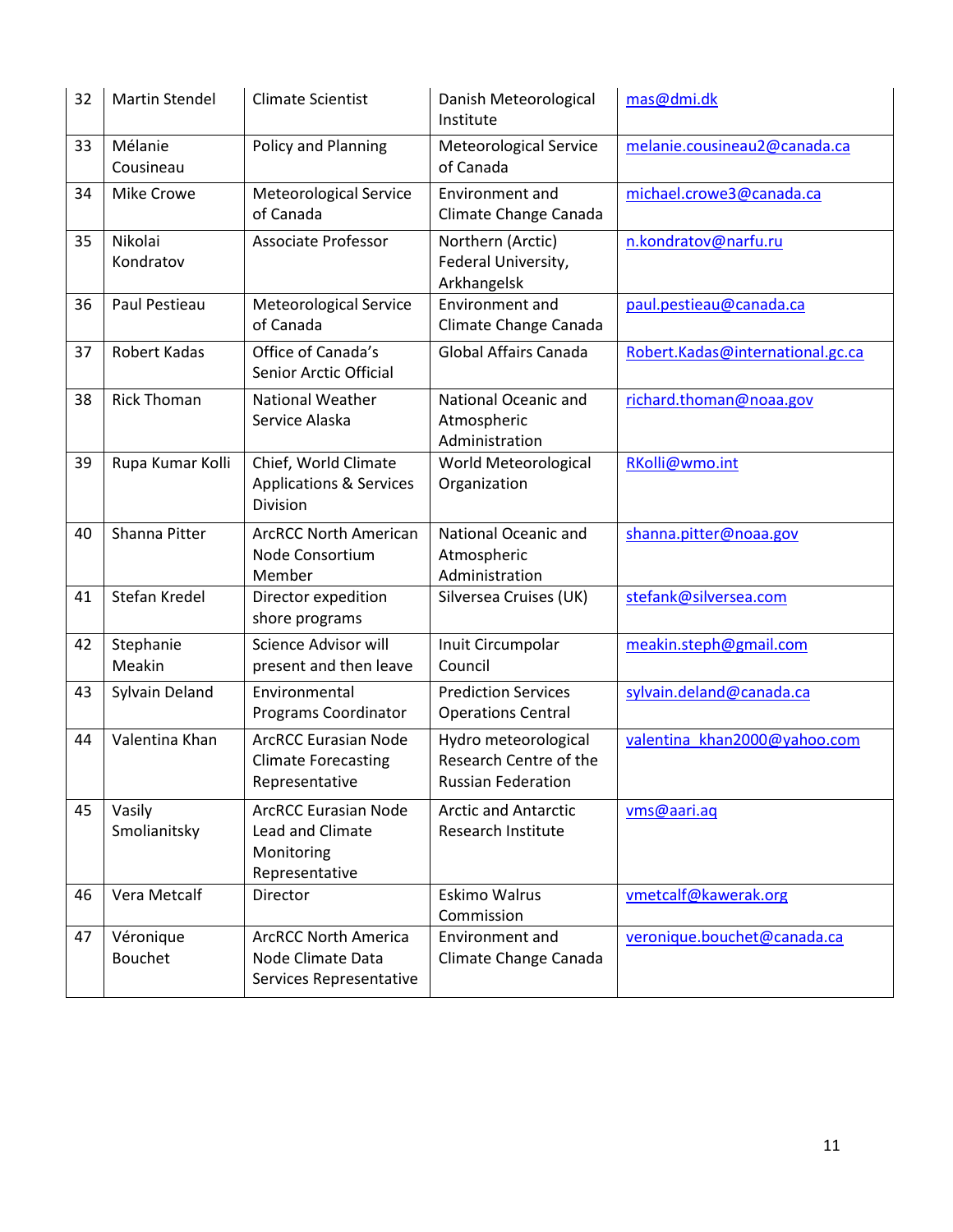# <span id="page-11-0"></span>**Appendix B – PARCOF Agenda**

|             | Day 1: Tuesday May 15, 2018                                                     |
|-------------|---------------------------------------------------------------------------------|
|             | Les Suites Hotel, 130 Besserer Street, Byward Suite (2 <sup>nd</sup> Floor)     |
| <b>TIME</b> | <b>ITEM</b>                                                                     |
| 8:30        | Registration                                                                    |
|             | <b>Welcome and Overview of Arctic Climate</b>                                   |
| 9:00        | <b>Martine Dubuc</b>                                                            |
|             | <b>Associate Deputy Minister</b>                                                |
|             | Environment and Climate Change Canada                                           |
|             | <b>Robert Kadas</b>                                                             |
|             | Senior Advisor, office of Canada's Senior Arctic Official to the Arctic Council |
|             | <b>Global Affairs Canada</b>                                                    |
| 9:10        | <b>David Grimes</b>                                                             |
|             | President World Meteorological Organization                                     |
|             | Assistant Deputy Minister, Meteorological Service of Canada,                    |
|             | <b>Environment and Climate Change Canada</b>                                    |
|             | Introducing the Arctic Polar Regional Climate Centre (ArcRCC) &                 |
|             | the Pan Arctic Regional Outlook Forum (PARCOF)                                  |
| 9:30        | <b>Helge Tangen</b>                                                             |
|             | ArcRCC Network Coordinator, Norwegian Meteorological Institute                  |
| 9:45        | <b>John Parker</b>                                                              |
|             | Forum Lead, North American Lead                                                 |
|             | Canadian Ice Service, Meteorological Service of Canada                          |
|             | <b>Hearing from the End Users: 1</b>                                            |
| 10:00       | <b>Stephanie Meakin</b>                                                         |
|             | Inuit Circumpolar Council - Canada                                              |
| 10:15       | <b>Bridget Larocque</b>                                                         |
|             | Arctic Athabaskan Council - Canada                                              |
| 10:30       | <b>BREAK</b>                                                                    |
| 10:45       | <b>Vera Metcalf</b>                                                             |
|             | Eskimo Whaling Commission - US/Alaska                                           |
| 11:00       | <b>Alana Faber</b>                                                              |
|             | Arctic Adventures - Canada                                                      |
|             | <b>ArcRCC Seasonal Temperature and Precipitation Outlook Products</b>           |
| 11:15       | <b>Marko Marcovic and Bertrand Denis</b>                                        |
|             | Canadian Centre for Meteorological and Environmental Prediction                 |
|             | Showing the new ArcRCC Temperature and Precipitation Outlooks, what they        |
|             | mean and how you can use them                                                   |
|             | Outlining break-out group objectives and questions                              |
| 11:45       | <b>LUNCH</b> (on your own)                                                      |
| 1:00        | T&P Outlook break-out groups (separate rooms)                                   |
| 2:00        | Reporting back from T&P break-out groups (Byward Suite)                         |
| 2:30        | <b>Paul Pestieau</b>                                                            |
|             | Year of Polar Prediction                                                        |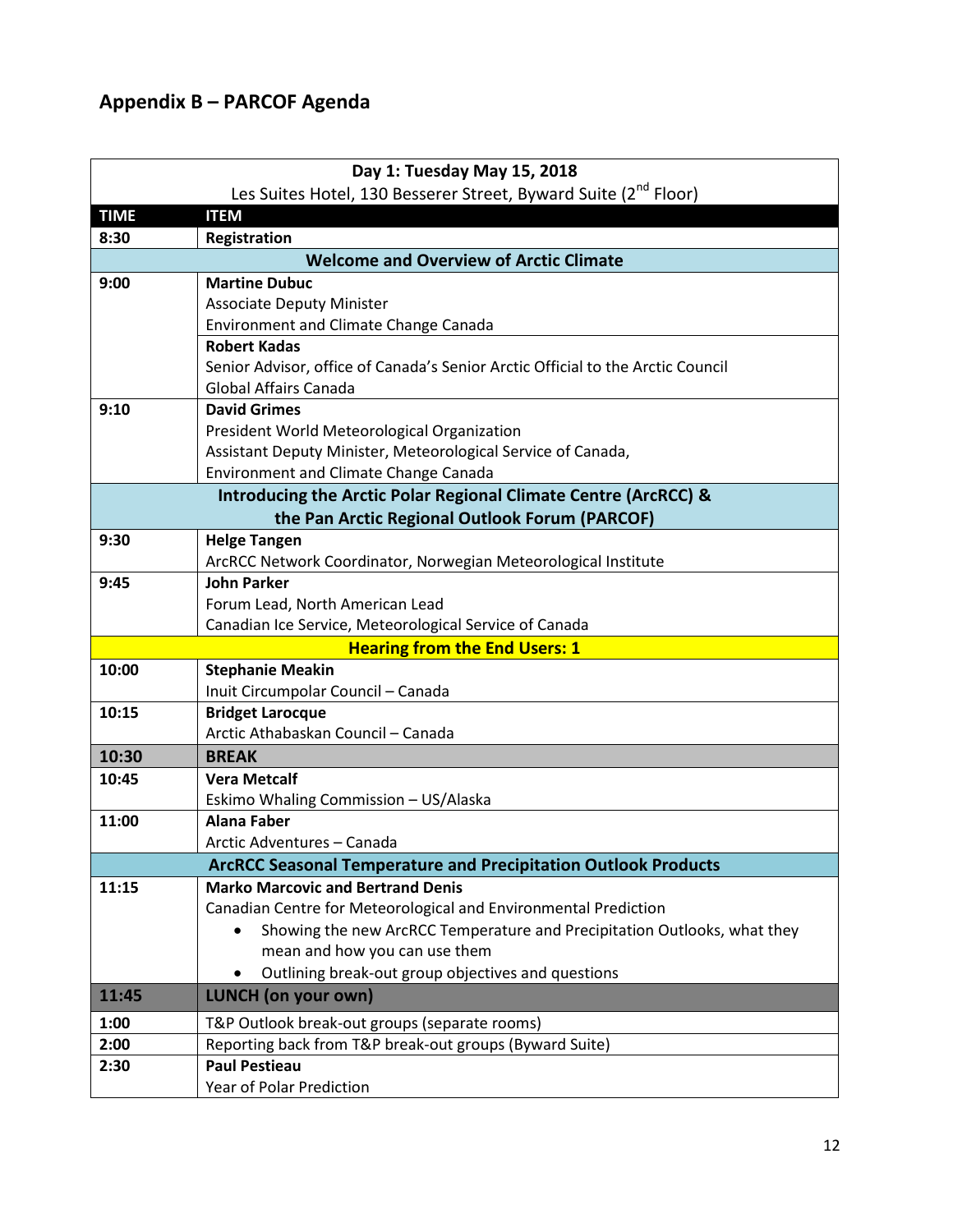| 2:45 | <b>Health Break</b>                                                         |  |  |  |
|------|-----------------------------------------------------------------------------|--|--|--|
|      | <b>ArcRCC Seasonal Sea-Ice Outlook Products</b>                             |  |  |  |
| 3:00 | Bruno Tremblay <sup>1</sup> and Bertrand Denis <sup>2</sup>                 |  |  |  |
|      | 1. Department of Atmospheric and Oceanic Sciences, McGill University        |  |  |  |
|      | 2. Canadian Centre for Meteorological and Environmental Prediction          |  |  |  |
|      | Showing the new ArcRCC Sea-ice Outlooks, what they mean and how you can use |  |  |  |
|      | them                                                                        |  |  |  |
|      | Outlining break-out group objectives and questions<br>$\bullet$             |  |  |  |
| 3:30 | Sea-Ice Outlook break-out groups (separate rooms)                           |  |  |  |
| 4:30 | Reporting back from Sea-Ice break-out groups (Byward Suite)                 |  |  |  |
| 5:00 | Wrap up for the day                                                         |  |  |  |

| Day 2: Wednesday May 16, 2018                 |                                                                                   |  |  |  |
|-----------------------------------------------|-----------------------------------------------------------------------------------|--|--|--|
| <b>TIME</b>                                   | <b>ITEM</b>                                                                       |  |  |  |
|                                               | <b>Hearing from the End Users: 2</b>                                              |  |  |  |
| 9:00                                          | <b>Stefan Kredel</b>                                                              |  |  |  |
|                                               | Silversea Cruises - Europe                                                        |  |  |  |
| 9:15                                          | Annika Ogilvie                                                                    |  |  |  |
|                                               | Fednav Shipping - Canada                                                          |  |  |  |
|                                               | <b>ArcRCC Website</b>                                                             |  |  |  |
| 9:30                                          | <b>Eivind Støylen</b>                                                             |  |  |  |
|                                               | Norwegian Meteorological Institute                                                |  |  |  |
|                                               | A tour of the website and where you can find the products                         |  |  |  |
|                                               | Questions and feedback on the website, group discussion                           |  |  |  |
|                                               | <b>ArcRCC Seasonal Summary Products</b>                                           |  |  |  |
| 10:00                                         | Vasily Smolyanitsky <sup>1</sup> and Gabrielle Gascon <sup>2</sup>                |  |  |  |
|                                               | 1. Arctic and Antarctic Research Institute, Russia                                |  |  |  |
|                                               | 2. Prediction Services West, Meteorological Service of Canada                     |  |  |  |
|                                               | Showing the new ArcRCC Seasonal summaries, what they mean and how you can         |  |  |  |
|                                               | use them                                                                          |  |  |  |
|                                               | Outlining break-out group objectives and questions                                |  |  |  |
| 10:30                                         | <b>BREAK</b>                                                                      |  |  |  |
| 10:45                                         | Seasonal Summary break-out groups (separate rooms)                                |  |  |  |
| 11:45                                         | Reporting back from seasonal summary break-out groups (back in Byward Suite)      |  |  |  |
| 12:15                                         | <b>LUNCH (On your own)</b>                                                        |  |  |  |
| <b>ArcRCC Summer 2018 Consensus Statement</b> |                                                                                   |  |  |  |
| 1:30                                          | <b>Vasily Smolyanitsky and Bertrand Denis</b>                                     |  |  |  |
|                                               | Review of Consensus statement for the Arctic Summer 2018                          |  |  |  |
|                                               | Questions and feedback on the consensus statement, group discussion               |  |  |  |
| 2:30                                          | <b>BREAK</b>                                                                      |  |  |  |
| 2:45                                          | Planning for ongoing communications                                               |  |  |  |
| 3:15                                          | Round Table: Ask participants for their impressions of the 1 <sup>st</sup> PARCOF |  |  |  |
| 3:45                                          | Suggestions for future forums with users                                          |  |  |  |
| 4:00                                          | <b>End of Forum</b>                                                               |  |  |  |